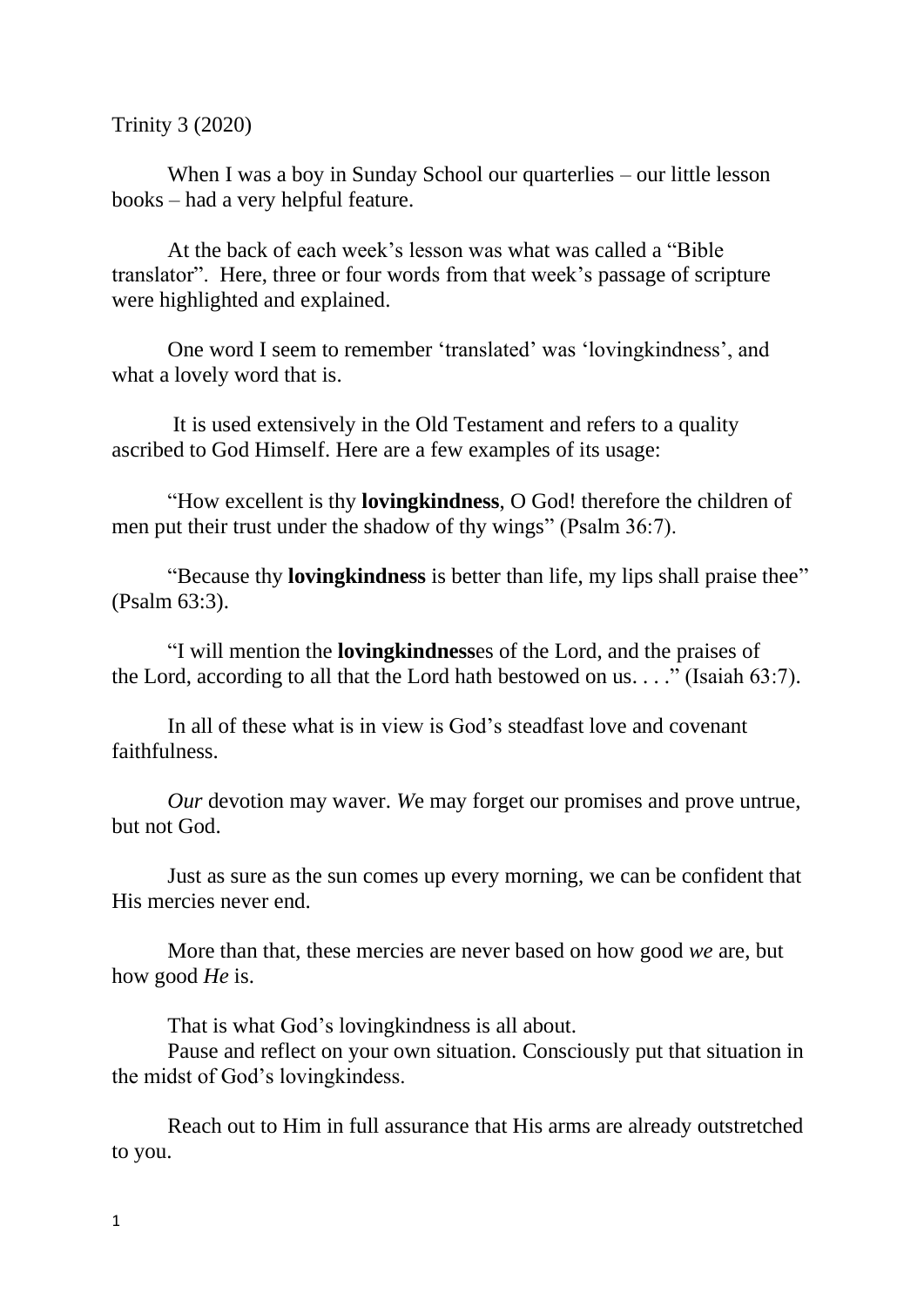And should you forget, two powerful symbols -- as I am going to show in this sermon -- stand ready to remind you of His faithfulness: the **rainbow** and the **cross**.

This first is mentioned in this morning's Old Testament lesson.

Here, we find God making His first explicit covenant with the human family.

Humans have misused the freewill God has given them. They have sought to put themselves in the place of God. That is the message of Genesis 3.

Now, six chapters over, this rebellion has spread out like tentacles of a cancer, and, as a result, the world is a mess.

If you or I were God . . . 'Bruce Almighty' in the movie . . . we might well at this point have hit the delete button and started all over again. But, God does nothing of the kind.

Well, let me backtrack, He *almost* seems to have done that with the flood . . . but that was not in fact His purpose.

Rather, His purpose was to reclaim His lost creation, beginning with His human creatures. To give them a fresh start.

When Noah and his family stepped out of the boat, they found themselves in a cleansed and renewed world, another Eden, if you pleased.

Moreover, they have God's own promise that He will never again destroy the world by water. The rainbow in the sky is God's signature certifying this promise.

Rainbows still attract our attention, don't they?

Down in Thomason Hall hangs a photo of one over this building. One of our neighbours took it.

Every time I see it, I think: **God shed His grace on thee, O St. Luke's!**

And that is what we should think every time we see a rainbow in the sky: **God shed His grace on thee, O human race!**

.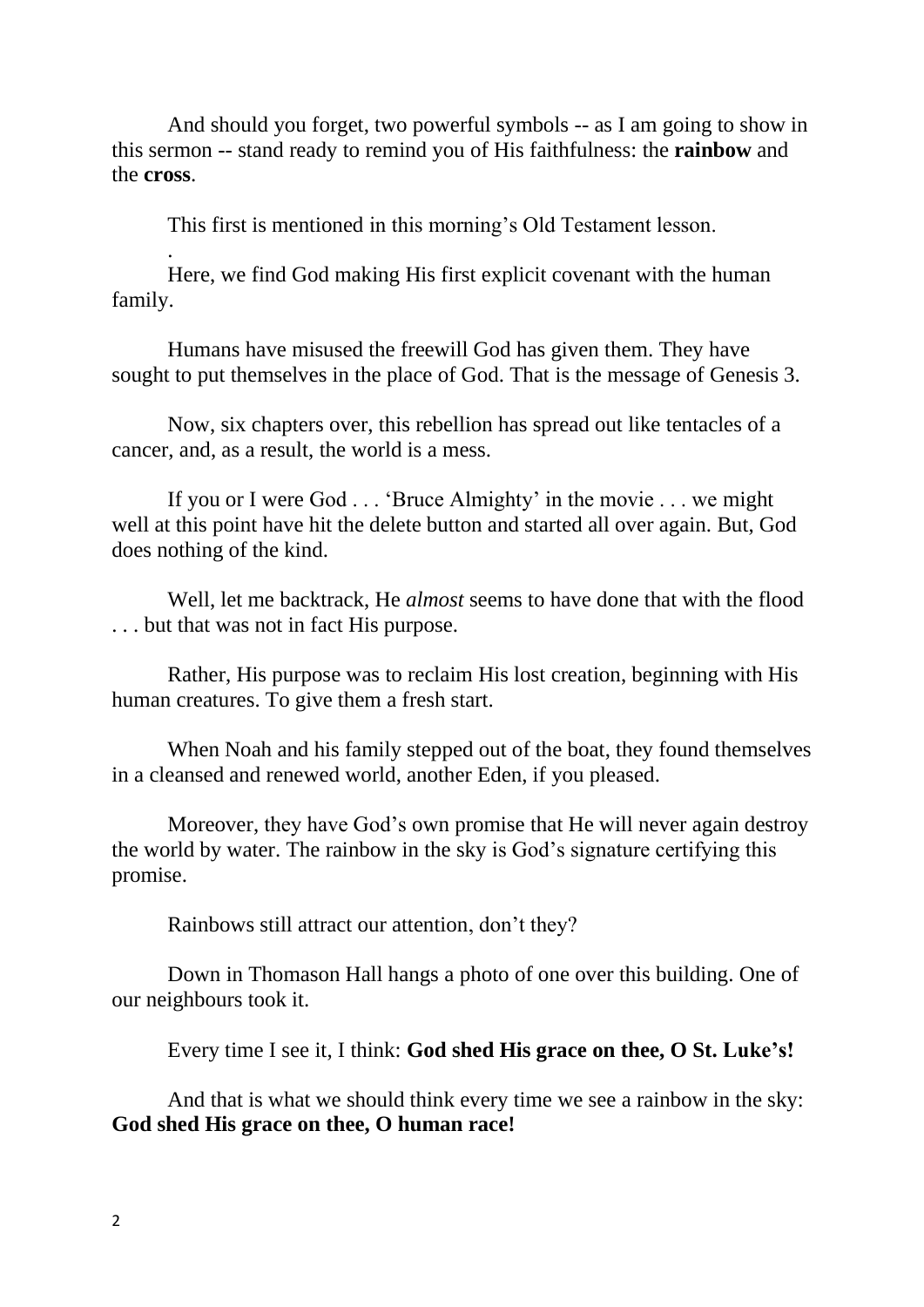So, don't let this sign go to waste. Every time one appears, look up and say: **"Thank you, Lord, for your many loving-kindnesses."**

But, the rainbow is not the only sign of God's love we have been given. Indeed, we have a greater, **the cross.**

Sadly, Genesis 9, the chapter from today's OT reading comes, does not end on a high note.

The conclusion is not, Noah and his family lived happily ever after, but **Noah got drunk and naked and something very unseemly happened between him and one of his sons.**

Does God's lovingkindess go away? Do rainbows come no more?

No, God's lovingkindess continues.

A day is coming when more than man's environment will be cleaned up. On that day, the real root of the problem – the human heart – will be addressed.

The prophet Ezekiel saw that day coming and says in God's name:

## **"I will sprinkle clean water upon you**

**. . .** 

**"I will take away the stony heart out of your flesh . . .**

**"I will put my spirit within you, and cause you to walk in my statutes"** (Ezekiel 36:25-27).

What Ezekiel saw from afar came with Jesus and required a cross. There on that tree God demonstrated His lovingkindess as no where else in all of history.

But what should be our response to such love?

Well, Peter in today's Epistle gives us some practical suggestions. Let me round off this sermon by highlighting three.

Our first response must be a **humility**: **"**Humble yourselves under the mighty hand of God," he writes.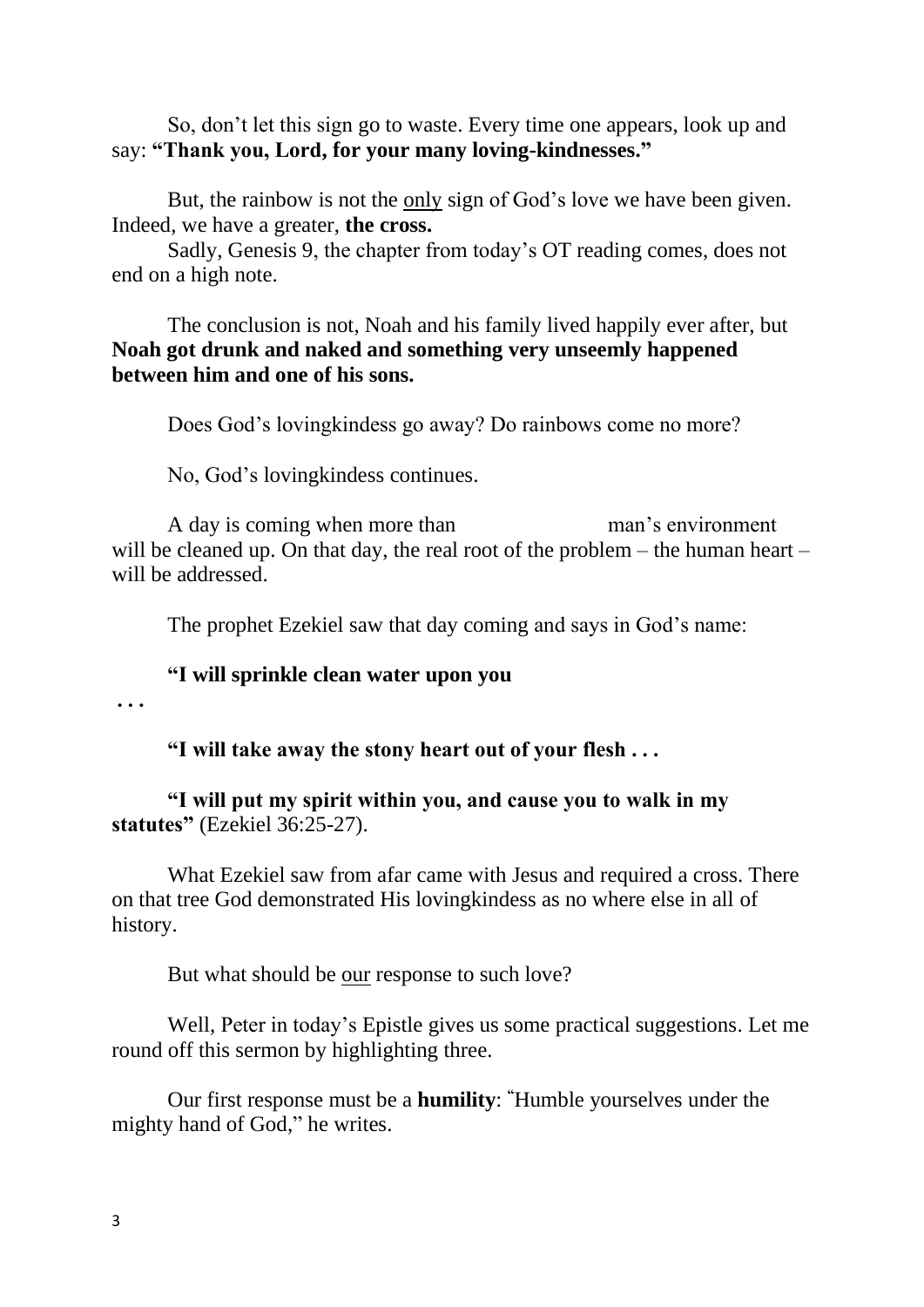Humility is hard, no doubt about it. Even, children, when daddy or mommy are attempting to help them with some task often resist and cry out **"I can do it myself!"** Have you ever heard a child say that?

Adults are no different. We want to do it ourselves, our way.

The problem is our way often gets us into trouble.

If we want to get life right, humility is required. A song that became popular in the 1970s shows us what that humility looks like:

*Put your hand in the hand of the man Who stilled the water Put your hand in the hand of the man Who calmed the sea . . . Put your hand in the hand of the man From Galilee.*

These words still hold in these days of pandemic and societal unrest. Where is your hand this morning?

Our second response to God's love as demonstrated on the cross must be **trust**. "Casting all you care on Him; for he careth for you," writes Peter.

I wonder what cares you are lugging around this morning. Go ahead, make the move. Transfer them to Him, and see what peace follows. Only trust Him. Only trust Him.

Humility, trust, but there is yet another response we must make to God's love. "Be vigilant," writes Peter.

Why take on this defensive stance? /// Because there is a battle raging all round us

. . . for our soul, but also at this moment for the soul of this country and indeed for the world.

Without a doubt, God is the chief warrior in this cosmic conflict, but we too have a part to play. Peter goes on to charge his readers to resist the devil steadfastly in the Lord.

What about you? Are you doing your part?